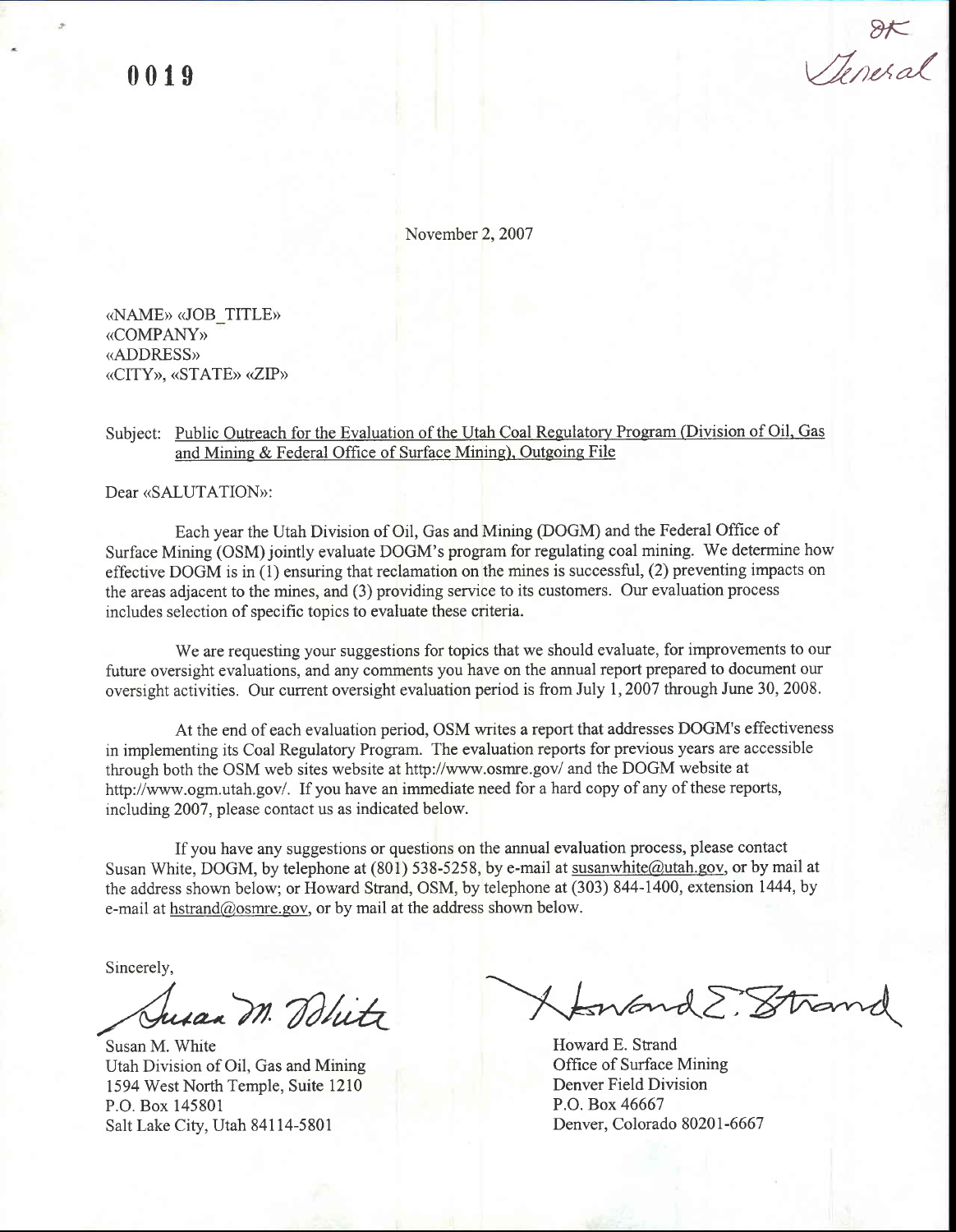ALEXANDER WALKER HIDDEN SPLENDOR RESOURCES 57 WEST 2OO SOUTH SUITE 4OO SALT LAKE CITY UT 84101

DAN GUY BLACKHAWK ENGINEERING INC 1056 WEST 2060 NORTH HELPER UT 84526

DAVE SPILLMAN CANYON FUEL COMPANY LLC P O BOX 1029 WELLINGTON UT 84542

JAMES T JENSEN SAVAGE SERVICES CORPORATION 6340 SOUTH 3OOO EAST SUITE 600 SALT LAKE CITY UT 84121

KEN MAY CANYON FUEL COMPANY LLC 397 SOUTH 8OO WEST SALINA UT 84654

MICHAEL BLAKEY SUNNYSIDE COGEN ASSOCIATES P O BOX 159 SUNNYSIDE UT 84539

CODY ALLRED PACIFICORP P O BOX 680 HUNTINGTON UT 84528

HOWARD SARGENT U S FOREST SERVICE 599 W PRICE RIVER DRIVE PRICE UT 84501

BOB BUTERO UNITED MINE WORKERS 6526 W 44TH AVE WHEAT RIDGE CO 80033-4736

DARRELL VLEAMASTER CASTLE VALLEY SPECIAL SERVICE P O BOX 877 CASTLE DALE UT 84513

CHARLES REYNOLDS CO OP MINING COMPANY P O BOX 1245 HUNTINGTON UT 84528

WESS SORENSEN CANYON FUEL COMPANY LLC HC 35 BOX 380 HELPER UT 84526

KENNETH S FLECK ENERGY WEST MINING COMPANY P O BOX 310 HUNTINGTON UT 84528

JAY MARSHALL UTAHAMERICAN ENERGY INC P O BOX 986 PRICE UT 84501

MARK REYNOLDS HIAWATHA COAL COMPANY P O BOX 1245 HUNTINGTON UT 84528

ERWIN SASS CANYON FUEL COMPANY LLC P O BOX 1029 WELLINGTON UT 84542

GREGORY L HUNT CARBON RESOURCES INC 16577 COLUMBINE LANE CEDAREDGE CO 81413

ANN OBRIEN PRICE RIVER WATER USERS 375 SOUTH CARBON AVE SUITE A1O PRICE UT 84501

BRUCE WILSON EMERY COUNTY PUBLIC LANDS 75 EAST MAIN CASTLE DALE UT 84513

DAVID LEVANGER CARBON PLANNING & ZONING 120 EAST MAIN STREET PRICE UT 84501

CHRIS HANSEN CANYON FUEL COMPANY LLC HC 35 BOX 380 HELPER UT 84526

DAVE SHAVER WEST RIDGE RESOURCES INC P O BOX 1077 PRICE UT 84501

ELLIOT FINLEY HIAWAHTA COAL COMPANY P O BOX 1245 HUNTINGTON UT 84528

DENNIS WARE CASTLE GATE HOLDING COMPANY PO<sub>BOX</sub>30 HELPER UT 84526.0030

PATRICK COLLINS MT NEBO SCIENTIFIC P O BOX 337 SPRINGVILLE UT 84663

DAVID SHARP PACIFICORP P O BOX 680 HUNTINGTON UT 84528

CHRIS MCCOURT ALTON COAL DEVELOPMENT LLC 463 NORTH 1OO WEST SUITE 1 CEDAR CITY UT 84720

BILL HOWELL SE UTAH ASSOCIATION OF GOV P O BOX 1106 PRICE UT 84501

DREW SITTERUD EMERY COUNTY COMMISSION P O BOX 629 CASTLE DALE UT 84513

DENNIS WARD **HCIC** P O BOX 327 HUNTINGTON UT 84528